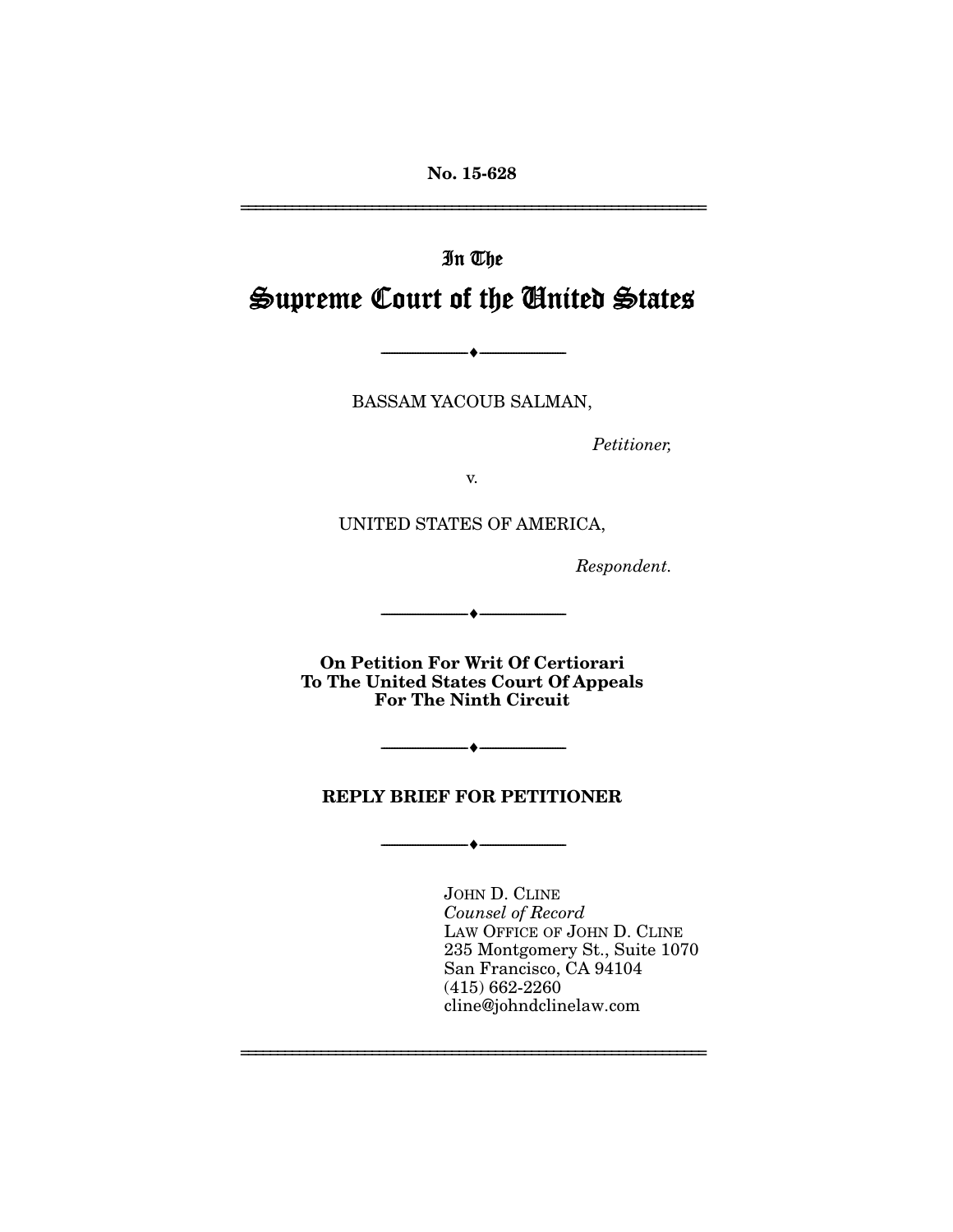## **TABLE OF CONTENTS**

## **Page**

i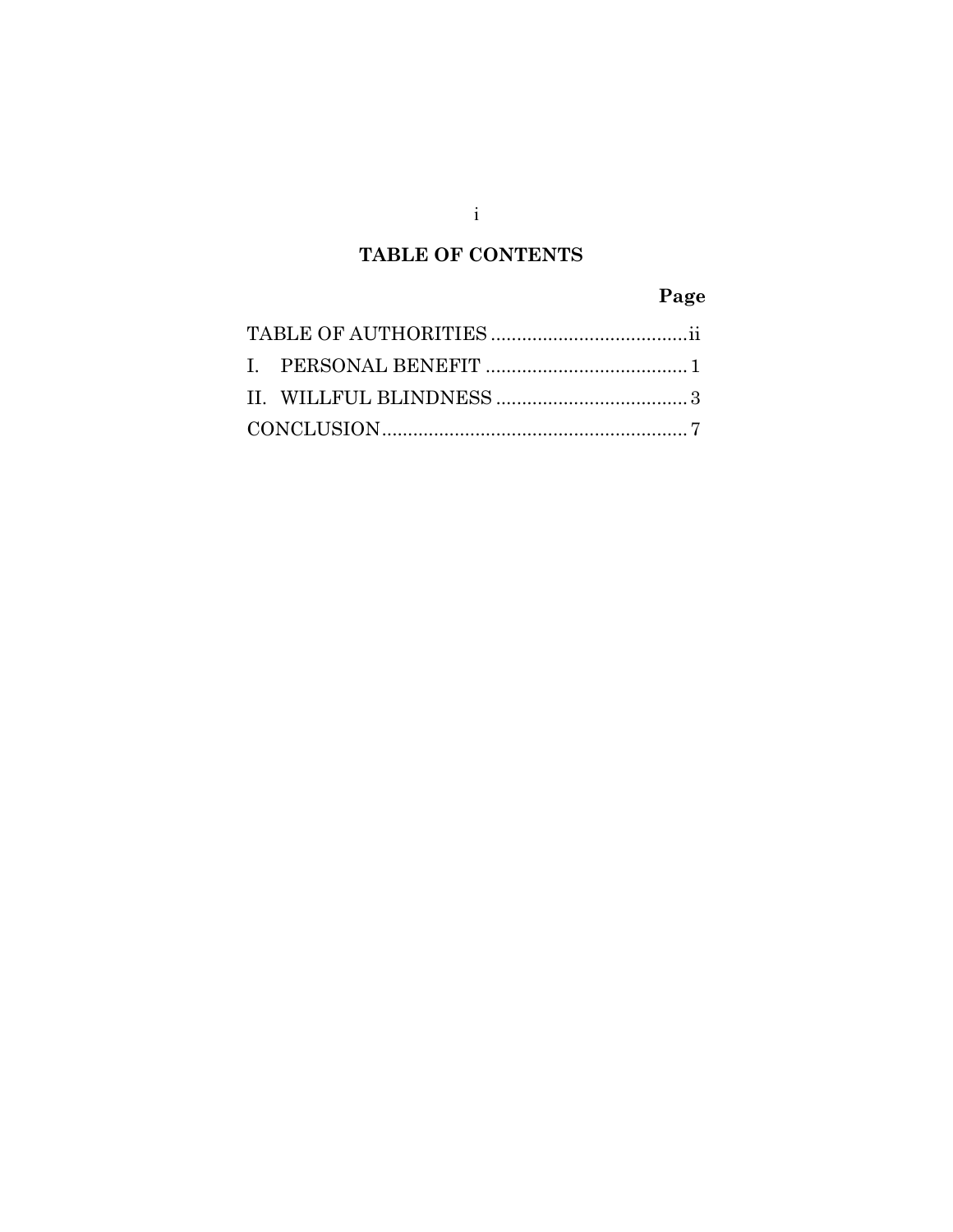## **TABLE OF AUTHORITIES**

## **Page**

### **CASES**

| Blue Chip Stamps v. Manor Drug Stores,                                  |  |  |
|-------------------------------------------------------------------------|--|--|
| Boulware v. United States,                                              |  |  |
| Dirks v. SEC,                                                           |  |  |
| Global-Tech Appliances, Inc. v. SEB S.A.,                               |  |  |
| SEC v. Maio,                                                            |  |  |
| Skilling v. United States,                                              |  |  |
| United States v. Fofanah,<br>765 F.3d 141 (2d Cir. 2014), cert. denied, |  |  |
| United States v. Macias,                                                |  |  |
| United States v. Newman,<br>773 F.3d 438 (2d Cir. 2014), cert. denied,  |  |  |
| <b>STATUTES AND RULES</b>                                               |  |  |
|                                                                         |  |  |

### **OTHER AUTHORITIES**

| United States v. Newman, No. 15-137, Petition |  |
|-----------------------------------------------|--|
| United States v. Newman, No. 15-137, Reply    |  |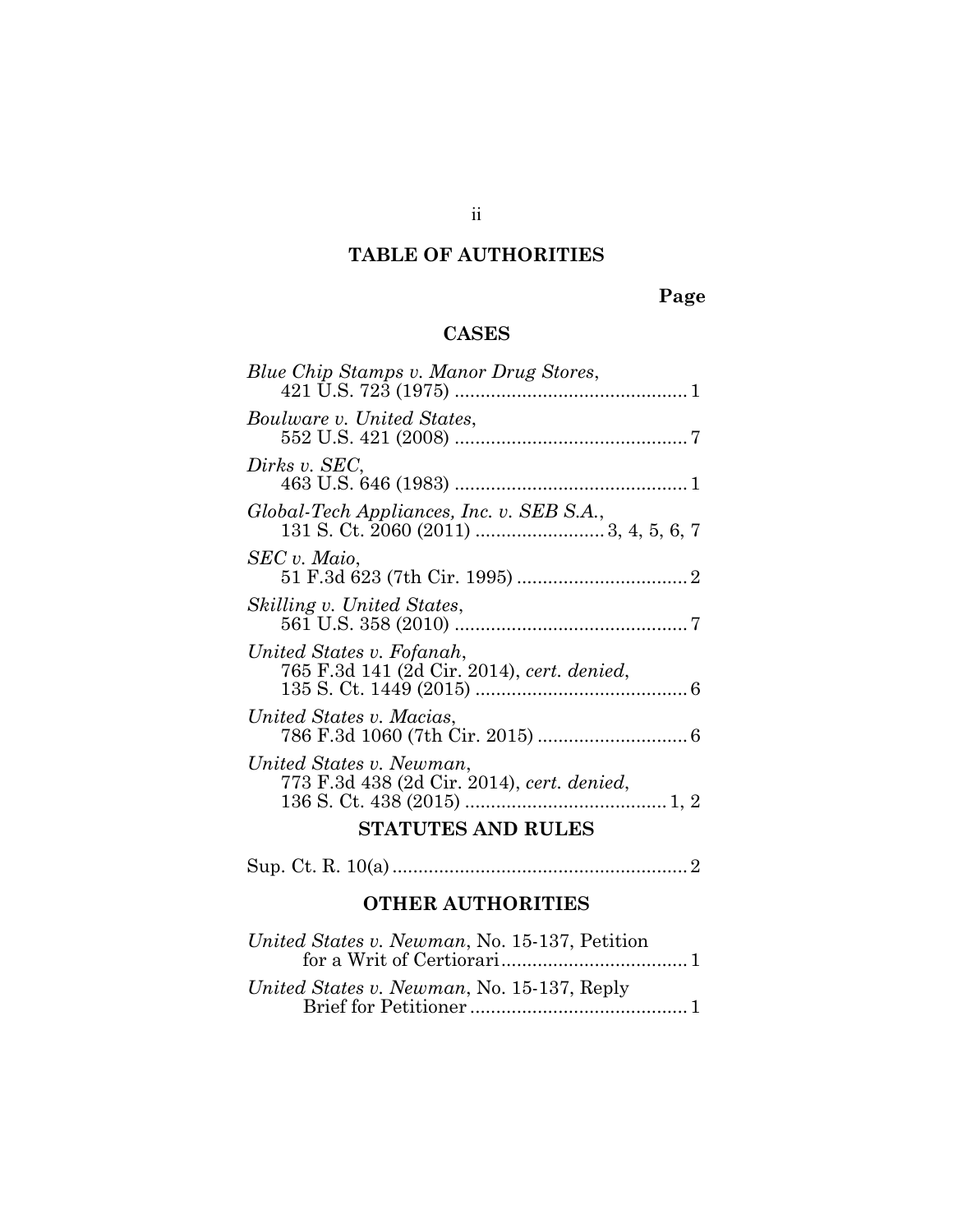| United States v. Newman, No. 15-137, Brief                                       |
|----------------------------------------------------------------------------------|
| for Todd Newman in Opposition 2                                                  |
| United States v. Newman, No. 15-137, Brief<br>for Respondent Anthony Chiasson in |
|                                                                                  |

## iii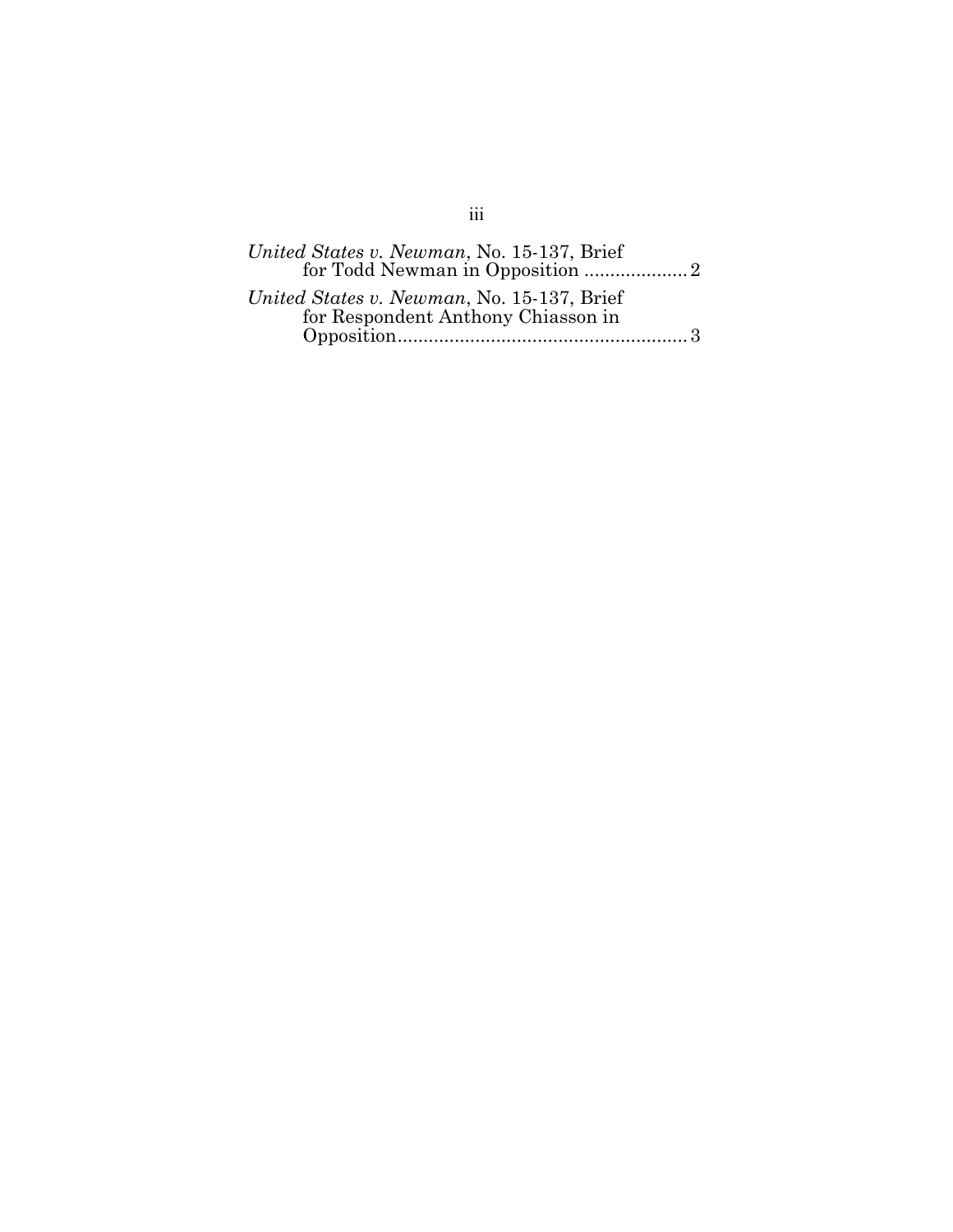#### **REPLY BRIEF FOR PETITIONER**

 $\overline{\phantom{a}}$ 

### **I. PERSONAL BENEFIT.**

1. Just a few months ago, the government urged the Court to review the Second Circuit's interpretation of "personal benefit" in *United States v. Newman*, 773 F.3d 438 (2d Cir. 2014), *cert. denied*, 136 S. Ct. 242 (2015). The government declared that the *Newman* personal benefit definition created a split in the circuits and threatened to "hurt market participants, disadvantage scrupulous market analysts, and impair the government's ability to protect the fairness and integrity of the securities markets."1 It added that *Newman* "created an upheaval in insider-trading law by rewriting the settled test announced in" *Dirks v. SEC*, 463 U.S. 646 (1983).<sup>2</sup> The government asserted that "[d]elay in [overturning the *Newman* personal benefit standard] will result in continuing and serious harm." Government *Newman* Petition at 26.

Nothing has changed since the government urged the Court to review the "personal benefit" element of insider trading. *Newman* remains the law in the Second Circuit, the "'Mother Court' in this area of the law." *Blue Chip Stamps v. Manor Drug Stores*, 421 U.S. 723, 762 (1975) (Blackmun, J., dissenting). The conflict between *Newman* and

1

<sup>1</sup> *United States v. Newman*, No. 15-137, Petition for a Writ of Certiorari at 14-15 ["Government *Newman* Petition"].

<sup>2</sup> *United States v. Newman*, No. 15-137, Reply Brief for the Petitioner, at 1.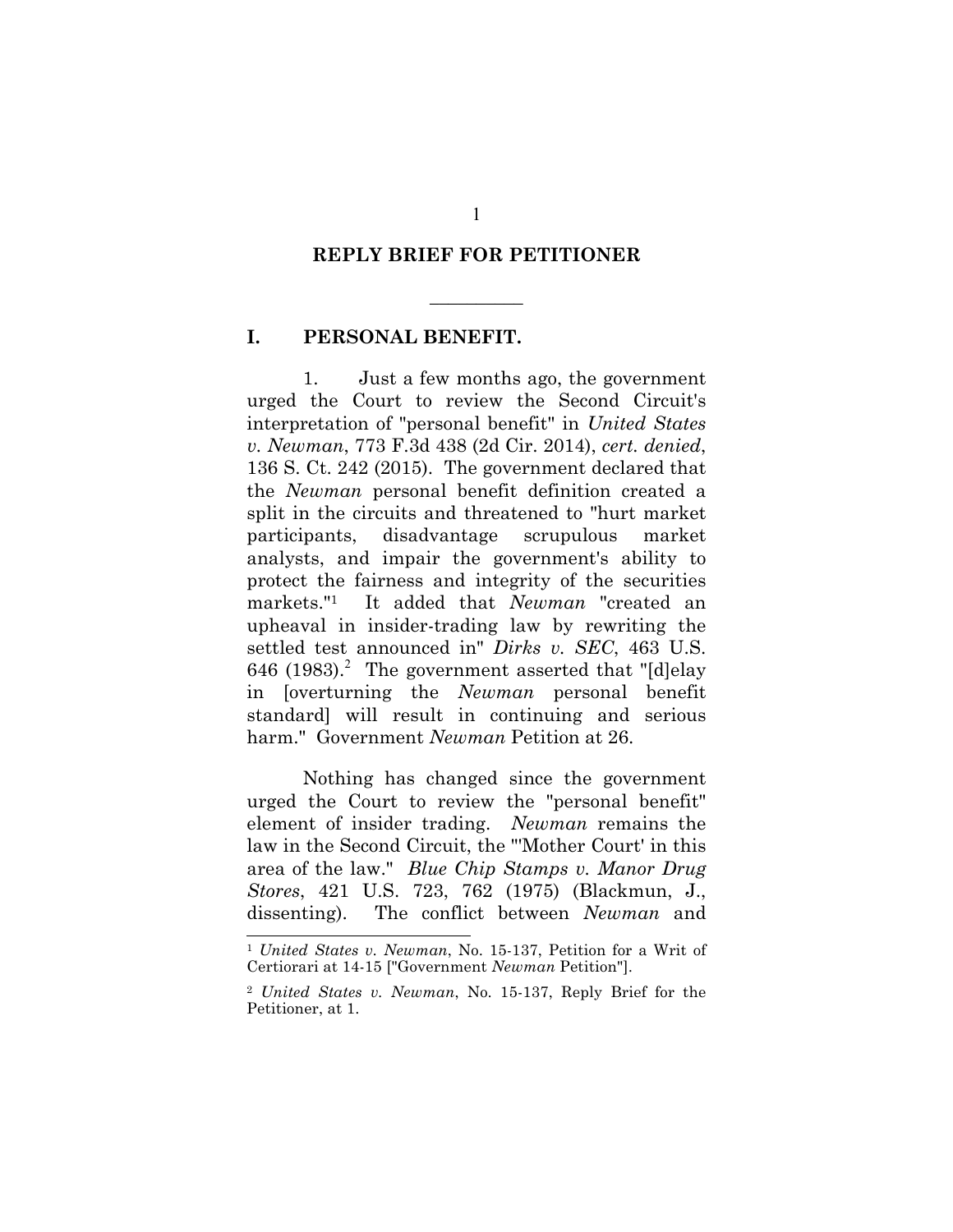decisions of the Ninth Circuit (in this case) and the Seventh Circuit (in *SEC v. Maio*, 51 F.3d 623 (7th Cir. 1995)) remains and undoubtedly will deepen as other circuits decide whether to follow *Newman*.

Although the reasons for reviewing the "personal benefit" question are at least as strong as they were when the government filed its petition in Newman, it nonetheless opposes review here.<sup>3</sup> The government appears to have changed its position solely because it views the result in this case as correct. BIO at 13. But whether a circuit split warrants this Court's review does not depend on who won below. It turns instead on whether the court of appeals "has entered a decision in conflict with the decision of another United States court of appeals on the same important matter." Sup. Ct. R. 10(a). The government acknowledged in its *Newman* petition both the split in the circuits and the importance of the question presented.

2. The government disputes that this case presents a better vehicle than *Newman*. BIO at 12- 13. In *Newman*, however, resolution of the "personal benefit" question made no difference to the outcome. Because respondents Newman and Chiasson were so far removed from the tipper, they had no knowledge of any personal benefit, regardless of how defined.<sup>4</sup>

<sup>3</sup> Brief in Opposition ["BIO"] at 9-13.

<sup>4</sup> *United States v. Newman*, No. 15-137, Brief for Todd Newman in Opposition, at 2 ("[E]ven if this Court were to agree with the government that the Second Circuit misstated the type of evidence required to support an inference of a benefit, the decision dismissing the indictment on the independent ground that Newman did not know of any benefit would stand."); *see id*., Brief for Respondent Anthony Chiasson in Opposition, at 2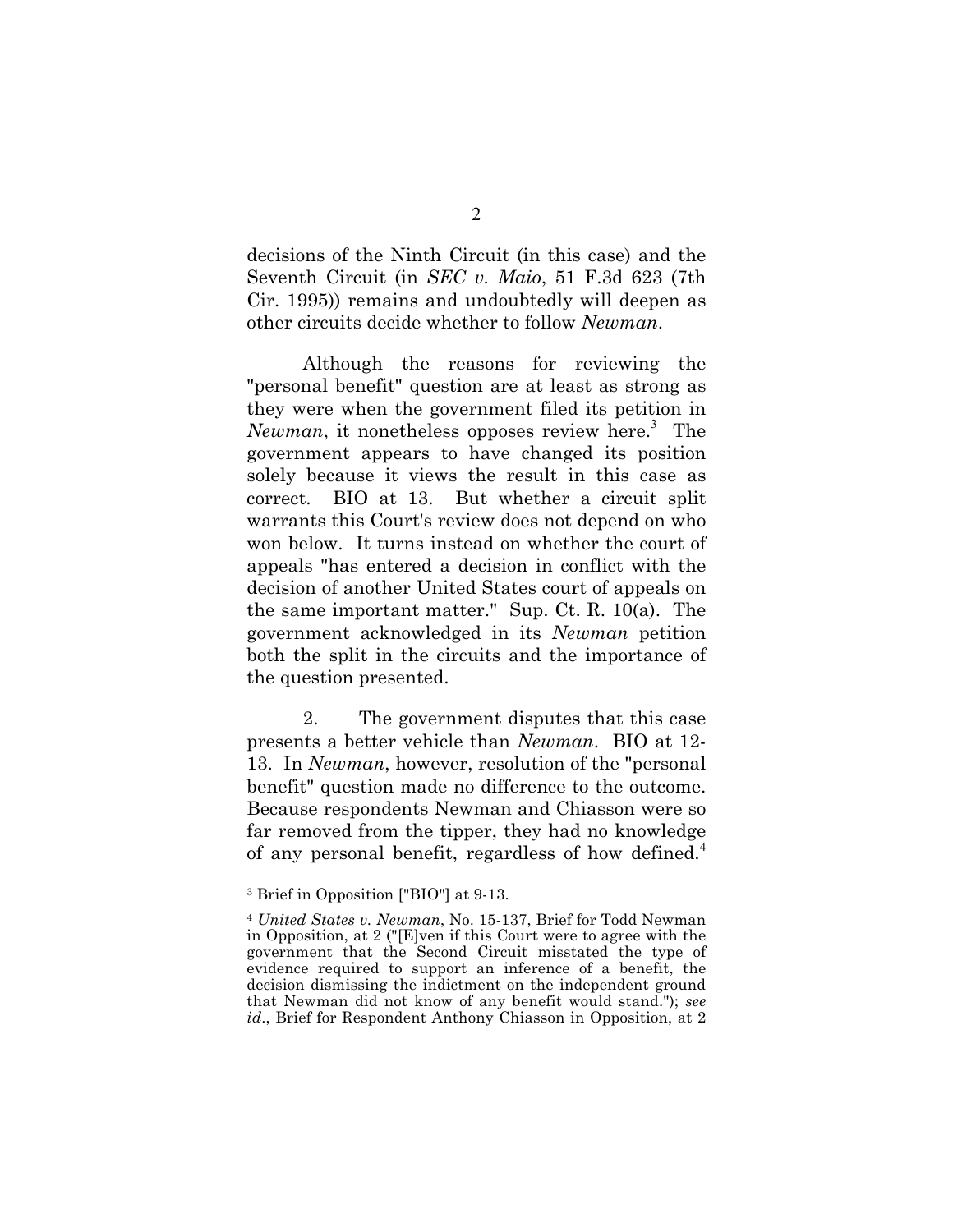Here, by contrast, resolution of the "personal benefit" question indisputably determines the outcome of the case.

### **II. WILLFUL BLINDNESS.**

1. In *Global-Tech Appliances, Inc. v. SEB S.A.*, 131 S. Ct. 2060 (2011), this Court held that a defendant cannot be willfully blind unless he takes "deliberate actions" or "active steps" to avoid knowledge. *Id*. at 2070. The government--echoing the position of the court of appeals--insists that a defendant can be willfully blind if he takes no "actions" or "steps" at all--if he merely fails to investigate suspicious circumstances. BIO at 16-17. As demonstrated in the petition, however, predicating willful blindness on a failure to investigate obliterates the distinction the Court drew in *Global-Tech* between willful blindness and recklessness.

The government acknowledges that *Global-Tech* specifically rejected "deliberate indifference" to a "known risk" as an adequate predicate for willful blindness. BIO at 16 (citing *Global-Tech*, 131 S. Ct. at 2071). But the government never explains the difference between a failure to investigate suspicious circumstances (which the court of appeals deemed

<sup>(</sup>continued…)

<sup>(&</sup>quot;This Court's review would prolong this ordeal for no reason: The outcome of this case would be the same, whether or not this Court agreed with the Government's misreading of the decision below. That is because the question presented implicates just one of two independent grounds for the judgment below . . . .").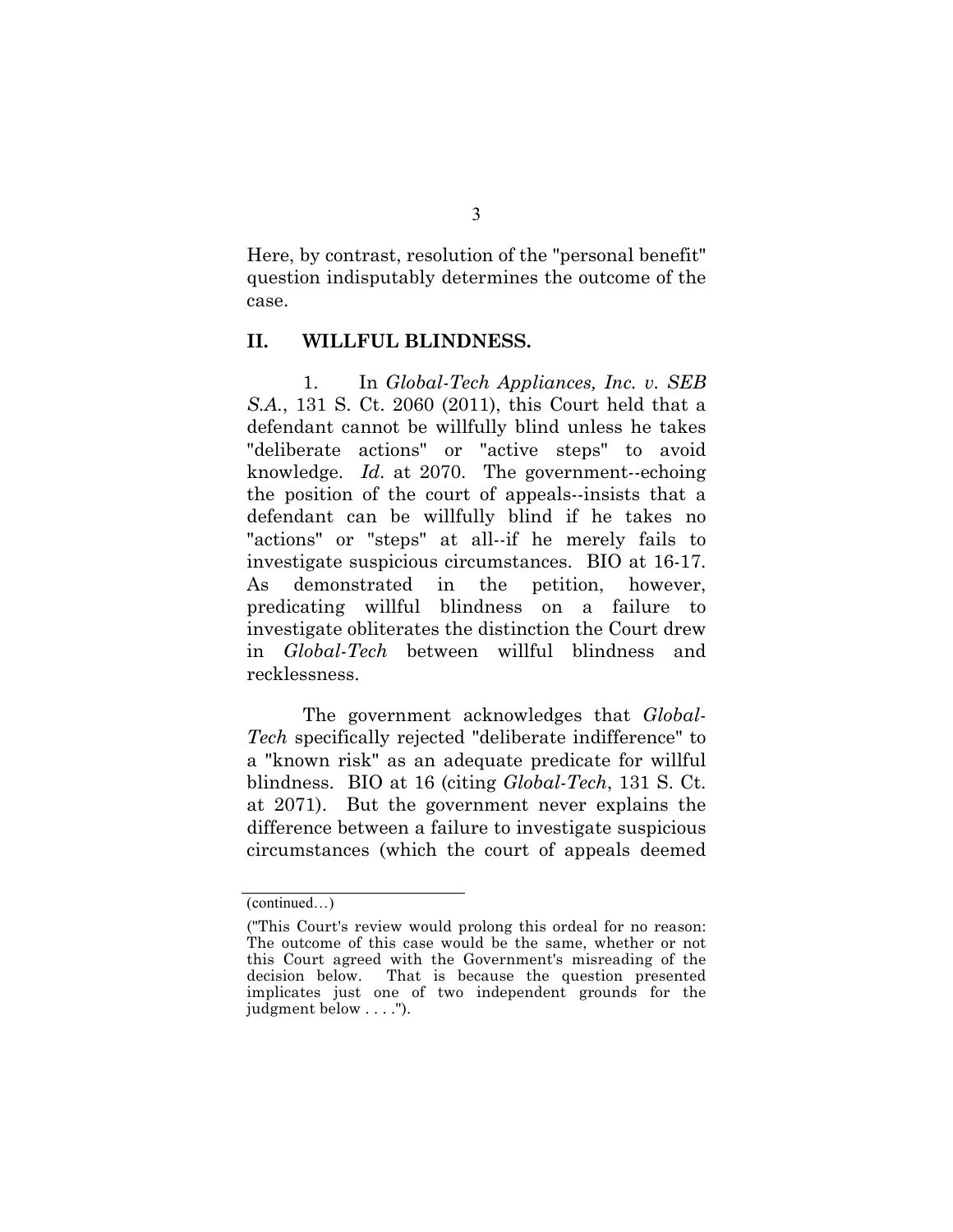sufficient for willful blindness) and deliberate indifference to a known risk (which this Court found insufficient in *Global-Tech*). The government's silence is telling; in fact, the two standards are functionally identical. If deliberate indifference to a known risk falls short of willful blindness, as *Global-Tech* held, then a failure to investigate suspicious circumstances must also fall short.

The government relies heavily on a footnote in *Global-Tech* citing court of appeals cases with varying formulations of the willful blindness standard. BIO at 15-16 (citing *Global-Tech*, 131 S. Ct. at 2070 n.9). That footnote might (or might not) have significance if the Court reviews a willful blindness *jury instruction* in a later case. Perhaps the requirement of "deliberate actions" or "active efforts" can be conveyed adequately to the jury by different formulations. But this case presents a more fundamental question: whether a mere failure to investigate suspicious circumstances, without more, satisfies the *Global-Tech* "deliberate actions" requirement (regardless of how that requirement is phrased). The answer to that question determines whether a willful blindness instruction may be given at all. The proper formulation of the instruction does not become an issue unless the court finds that the government has produced sufficient evidence to permit a jury to find the elements of willful blindness proven, including the "deliberate actions" element.

2. The government surmises that "petitioner must have taken steps to avoid discovering key information about the corrupt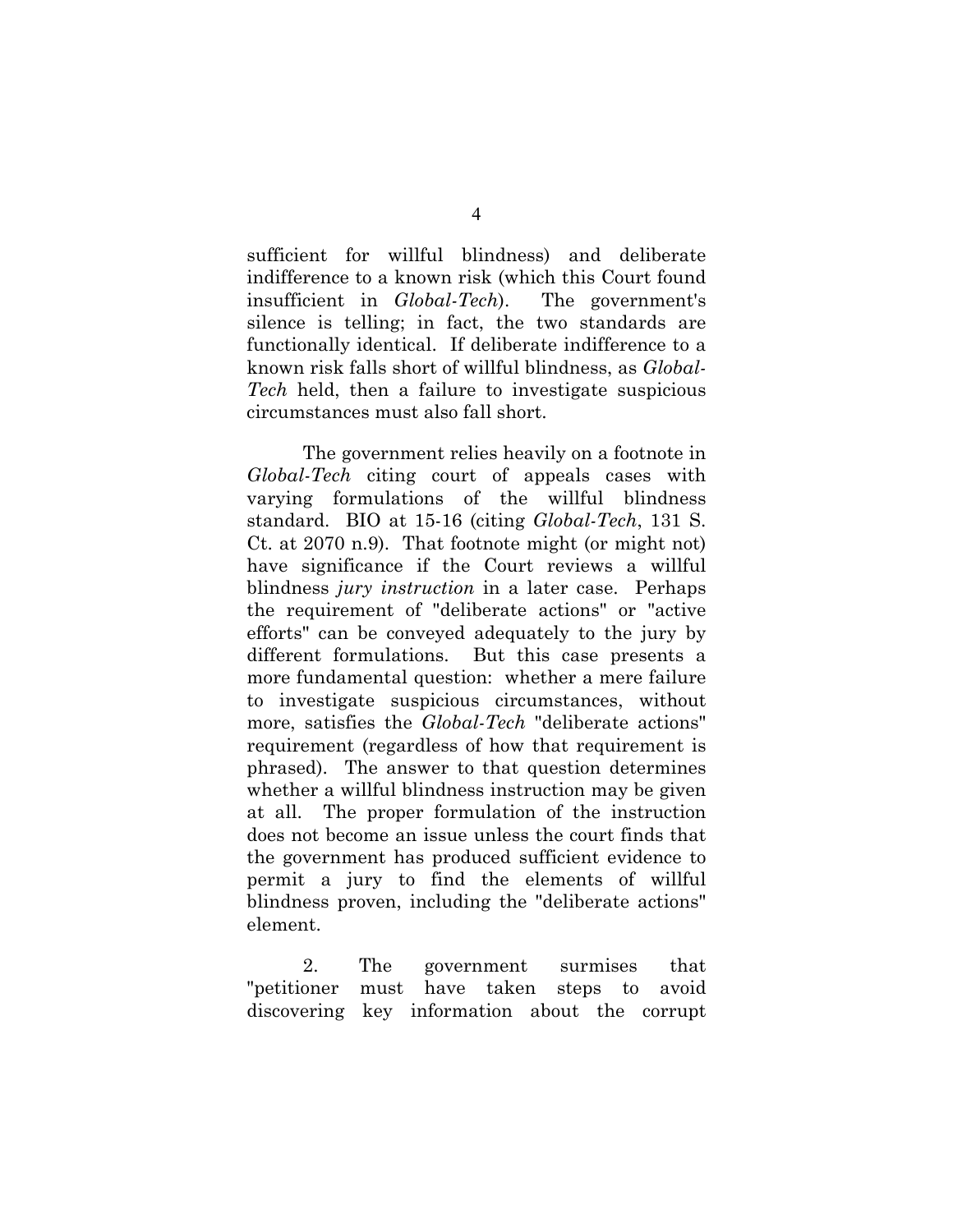insider trading scheme." BIO at 17. But the government presented no evidence at trial of any "steps" petitioner took to avoid learning the source of the stock tips. The government's resort to speculation about "steps" petitioner "must have taken" tacitly concedes that the *Global-Tech* "deliberate actions" requirement does not permit willful blindness to rest solely on a failure to investigate.

The government's speculative argument *presumes* that a defendant who fails to investigate suspicious circumstances has taken "active steps" to avoid discovering the suspected fact, even when (as here) there is no evidence that he has done so. Such a presumption eliminates the clear line *Global-Tech* drew between willful blindness on one hand and recklessness or deliberate indifference on the other. The government could argue by the same logic that a defendant who is deliberately indifferent to a known risk that a certain fact is true "must have taken steps to avoid discovering" that fact. Such a presumption would overturn *Global-Tech*, which rejected deliberate indifference as a predicate for willful blindness.

3. The Ninth Circuit is not the only court of appeals to misread the *Global-Tech* "deliberate actions" requirement. As the petition demonstrates (Pet. at 20), the Second and Eighth Circuits have similarly held that a failure to investigate suffices for willful blindness. Neither of those courts has explained how *inaction*--a failure to investigate--can amount to "deliberate actions" or "active steps." A concurrence from the Second Circuit goes so far as to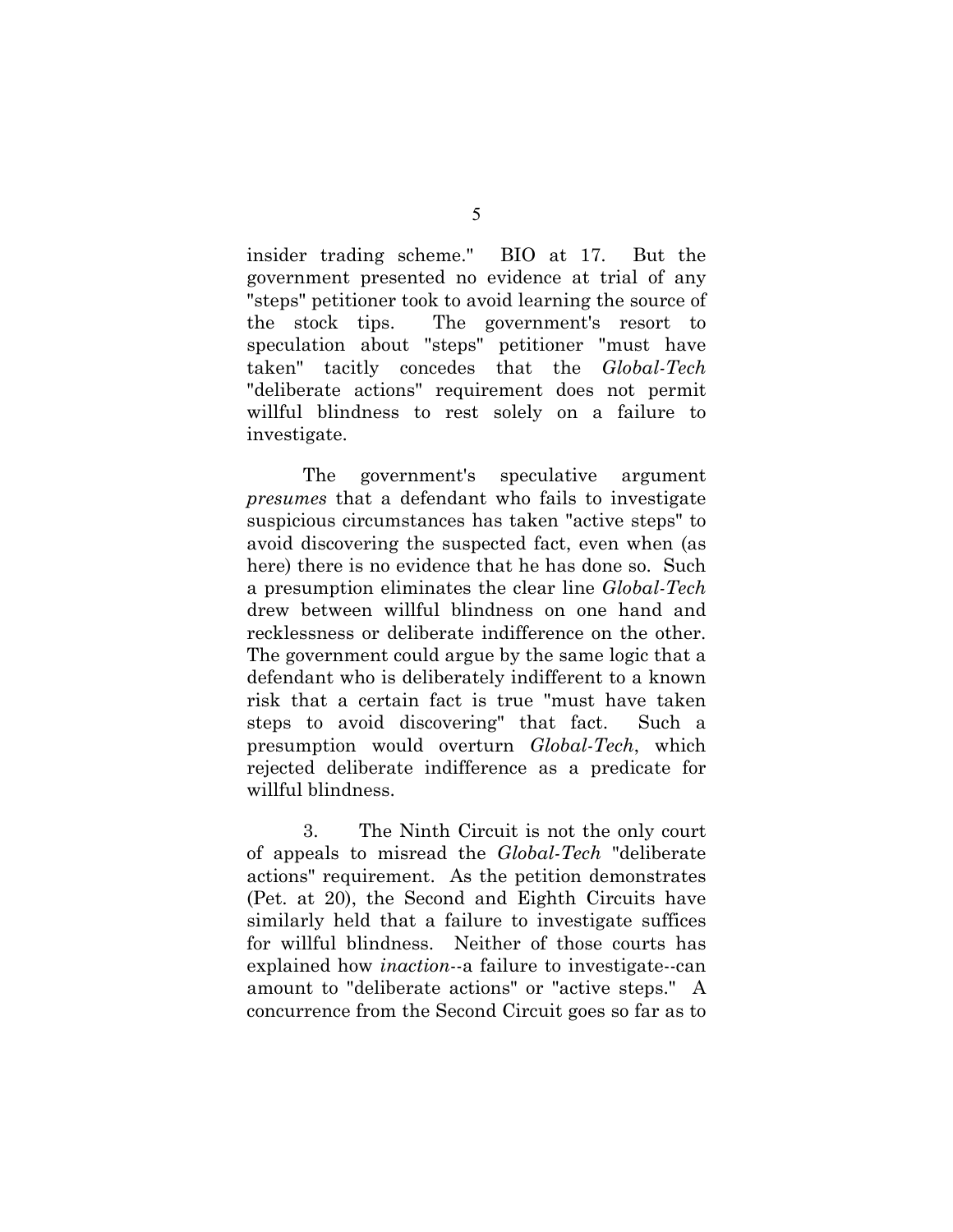brand this Court's "deliberate actions" formulation a "mistake[]." Although acknowledging that *Global-Tech* "used words that might be construed as confirming the defendant's argument that 'the defendant must take deliberate actions to avoid learning of [the culpable] fact,'" the concurrence concludes that the Court was "merely (mistakenly) summarizing what it understood to be the positions of the various circuits." *United States v. Fofanah*, 765 F.3d 141, 151 n.2 (2d Cir. 2014) (Leval, J., concurring) (quoting *Global-Tech*, 131 S. Ct. at 2070), *cert. denied*, 135 S. Ct. 1449 (2015). In light of this Court's alleged "mistake," the concurrence appears to contend, the lower federal courts can disregard the *Global-Tech* "deliberate actions" requirement. Although the *Fofanah* concurrence uses unusually blunt language, its conclusion--that the "deliberate actions" requirement can be ignored- has taken firm root in at least three circuits.

4. Seeking to distinguish *United States v. Macias*, 786 F.3d 1060 (7th Cir. 2015), the government asserts that the defendant in that case "had no reason to think to inquire," while it was "unnatural" for petitioner not to investigate. BIO at 20. That is, at best, a strained distinction between the two cases; it is no more "unnatural" for the recipient of stock tips to fail to ask their source than for a smuggler of illegal proceeds to fail to make a similar inquiry. More fundamentally, however, the "natural/unnatural" distinction the government draws has no basis in *Global-Tech*. *Inaction* does not become *action* merely because it might have been natural to act. Whether natural or unnatural, a failure to investigate amounts at most to the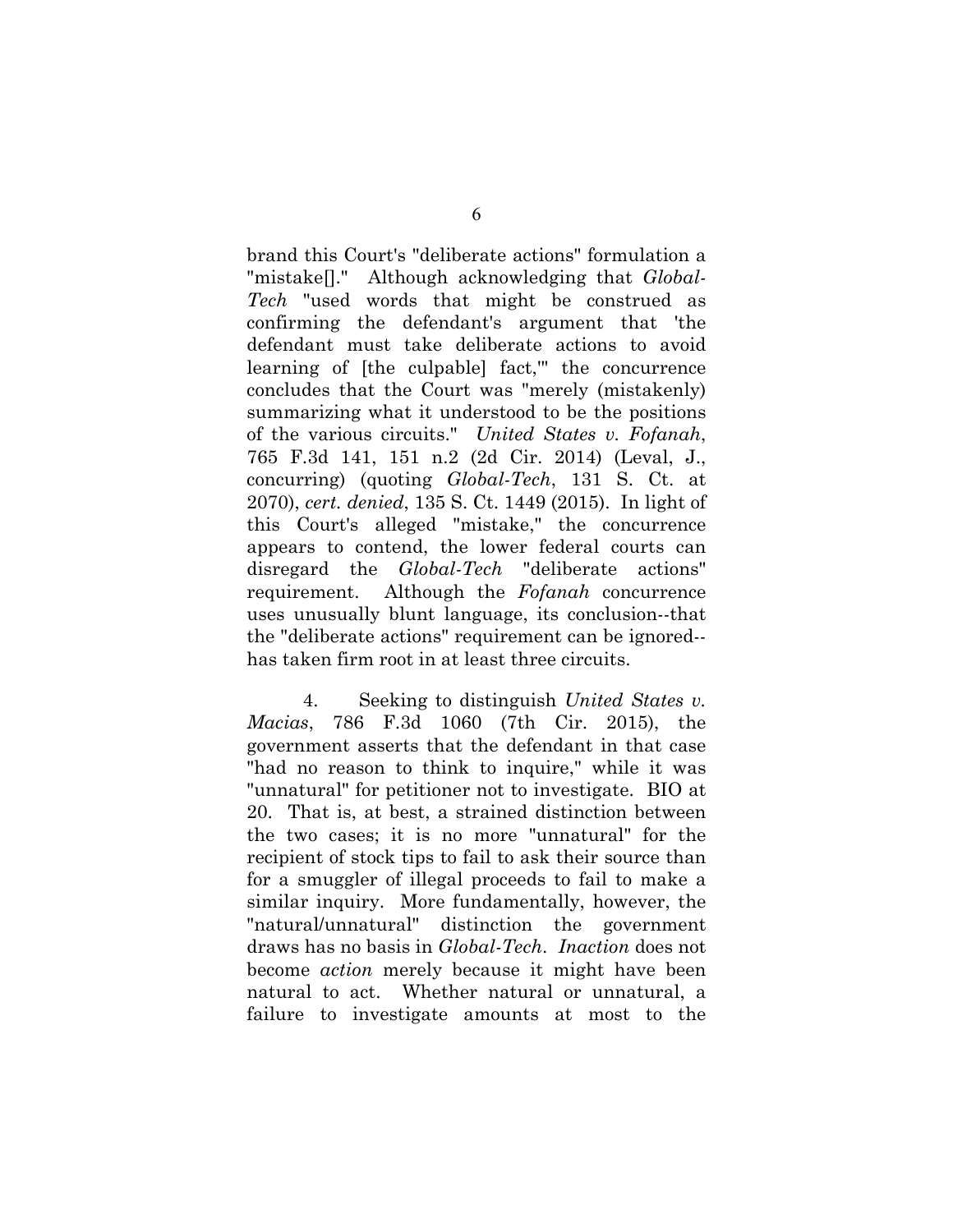"deliberate indifference" that *Global-Tech* found insufficient to establish willful blindness.

5. Finally, the government asserts that this is a poor vehicle for resolving the confusion in the circuits over *Global-Tech* because the error in giving the willful blindness instruction was harmless. BIO at 21-22. As the petition explains, however, the government's actual knowledge case rested heavily on the unreliable testimony of Michael Kara and was thus far from overwhelming. Pet. at 21. In any event, this Court often grants certiorari to review important questions and leaves it to the lower courts on remand to determine whether any error requires reversal. *See, e.g., Skilling v. United States*, 561 U.S. 358, 414-15 (2010); *Boulware v. United States*, 552 U.S. 421, 438- 39 (2008). A similar approach is appropriate here.

#### **CONCLUSION**

The petition for a writ of certiorari should be granted.